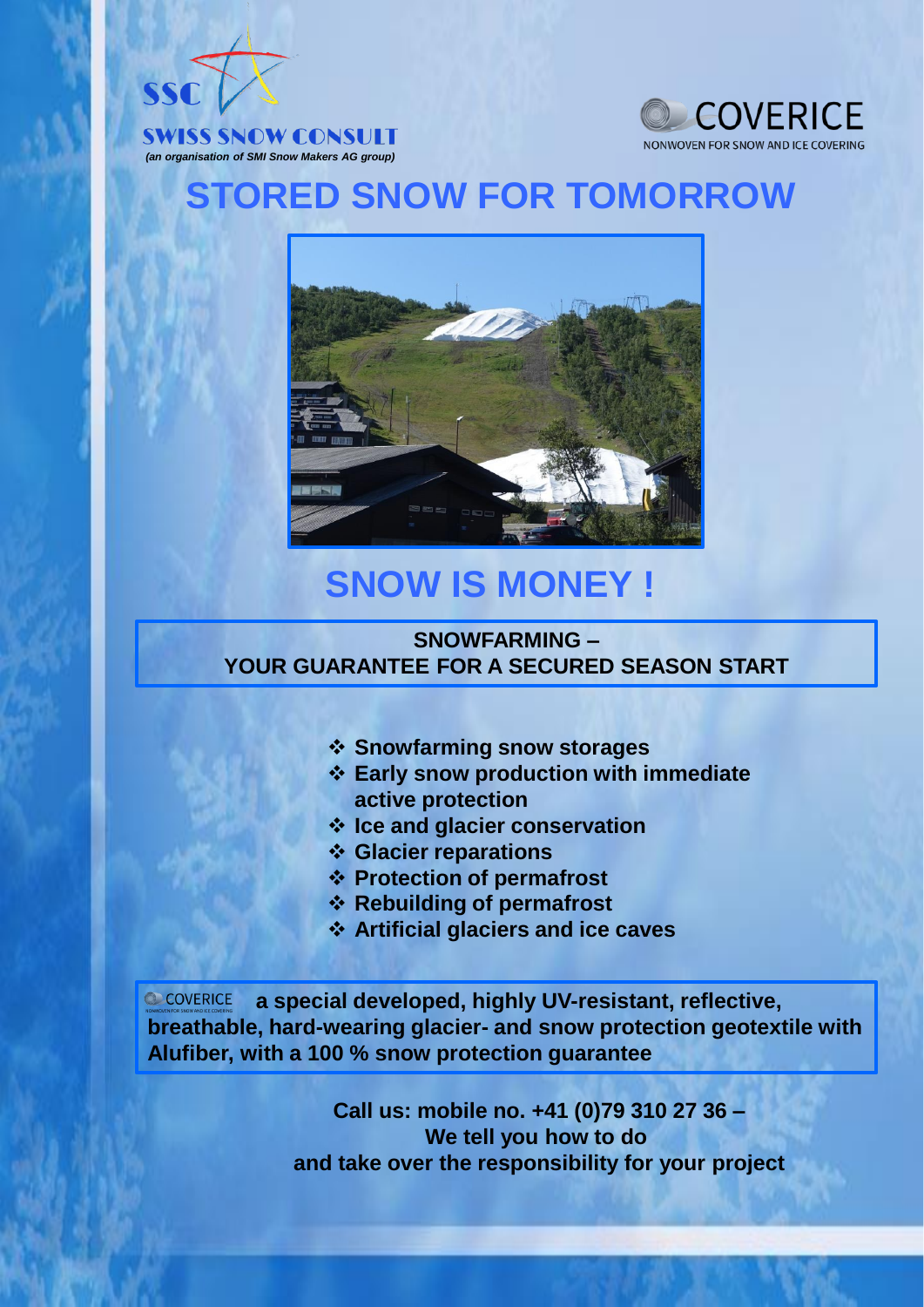

*(an organisation of SMI Snow Makers AG group)*



### **Snowfarming means in effect to store snow during the summer time, to maintain it and continue to process it in autumn**

As the temperatures during the last years in November and December show, it gets more and more difficult to produce the necessary snow because of the short time windows. That's why snow from last winter is used just in order to make sure a basic offer of snow.

Since a few years SSC SWISS SNOW CONSULT develops and researches most efficient technologies and equipments for Snowfarming, @ COVERICE in order to make sure that snow can be stored during summer time. How this works: By the end of winters, mighty piles of technical and natural snow get deposited on the slopes in suitable locations and get covered with one or several insulating and reflecting coverages.

This isolating coverage protects the underlying snow against melting. The herewith conserved snow provides as a basis for the preparation of crosscountry ski trails, ski slopes or ski jumps at the beginning of the following winter. Snowfarming makes largely possible an all-weather and an early start into the winter season or is a snow guarantee for a day X for a sports event. Today, Snowfarming is also very successful in many lower situated ski resorts (e.g. Vallasen, southern Sweden = 35 m above sea level, approx. 50'000 m3 snow stored during summer time).

**ecological, sustainable and environment friendly snow**

### **The additional costs for snow storage will be compensated by the following facts:**

- 1. The start of the winter season is exactly projectable at a certain date
- 2. An opening event ceremony or sports event with all the side effects brings big returns
- 3. Through early resort opening, guests are motivated to buy season tickets
- 4. A huge PR effect is happening, combined with a cleverer marketing
- 5. High presence in medias (TV, radio, social media)
- 6. Training possibility on real snow for juniors or sale of training time blocks or commercial public skiing
- 7. The estivated snow does not have to be produced in autumn (production costs per m3 snow = from  $\in$  2.00 to  $\in$  5.00)
- 8. Substantial saving of energy- and water costs

**our responsibility for you: economic reasonable costs**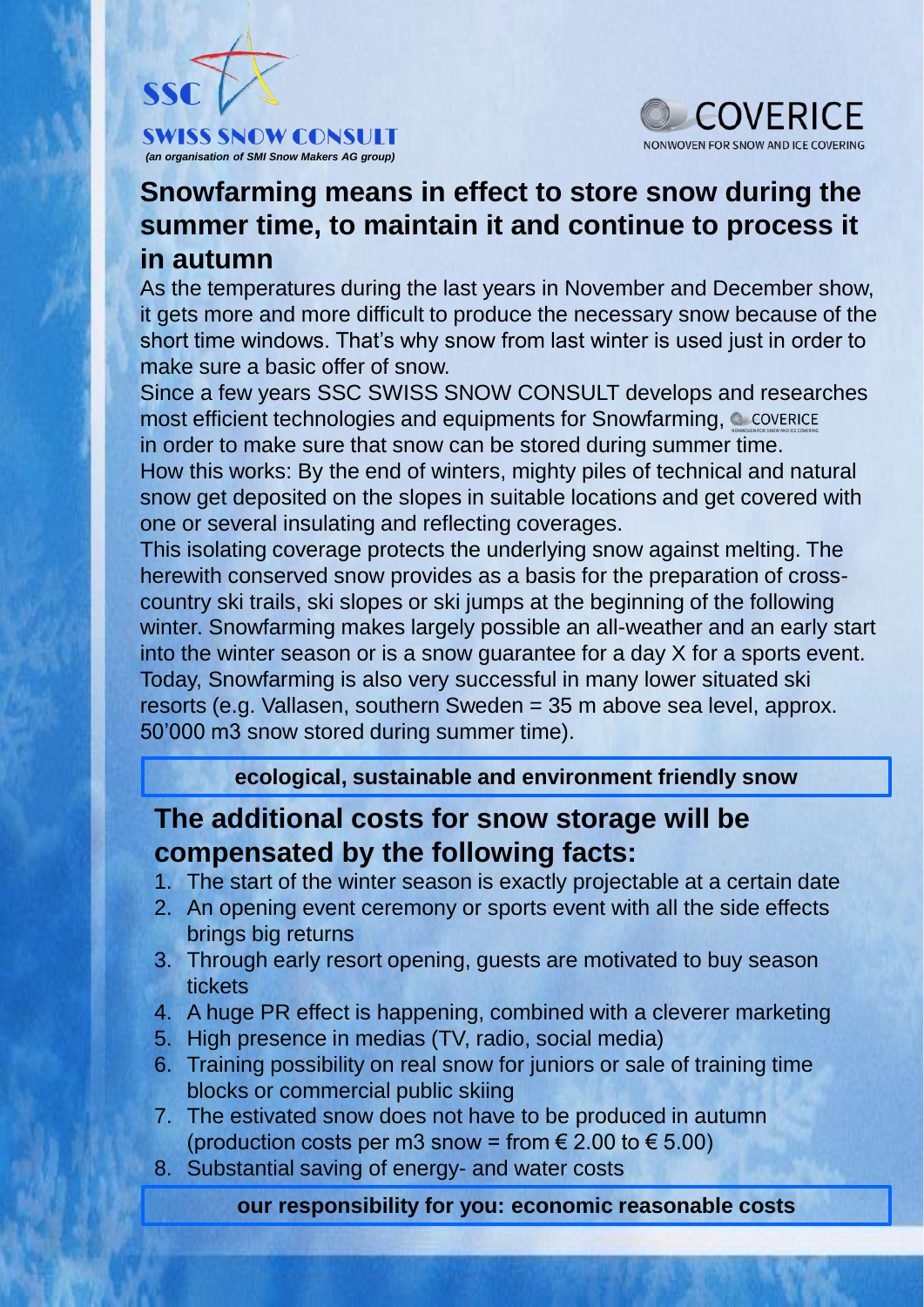

**Project Zermatt, 01.04.2018 / high alpine snow storage 2'900 m above sea level., approx. 15'000 m3, enough for a section of slope of 850 m length, 35 m width and 0,5 m snow depth Project Zermatt**, 20.08.2018







**Project Geilo / season opening 23th September at +15°C**



**500m training slope and Snowpark, approx. 30'000 m3 snow**



**Glacier repair, approx. 20-30'000 m2 covered glacier maintain the Folgefonna-glacier at valley station since many years**



**In the end of the summer, the protection effect is signi ficantly visible. The covered glacier is up to 6m higher**